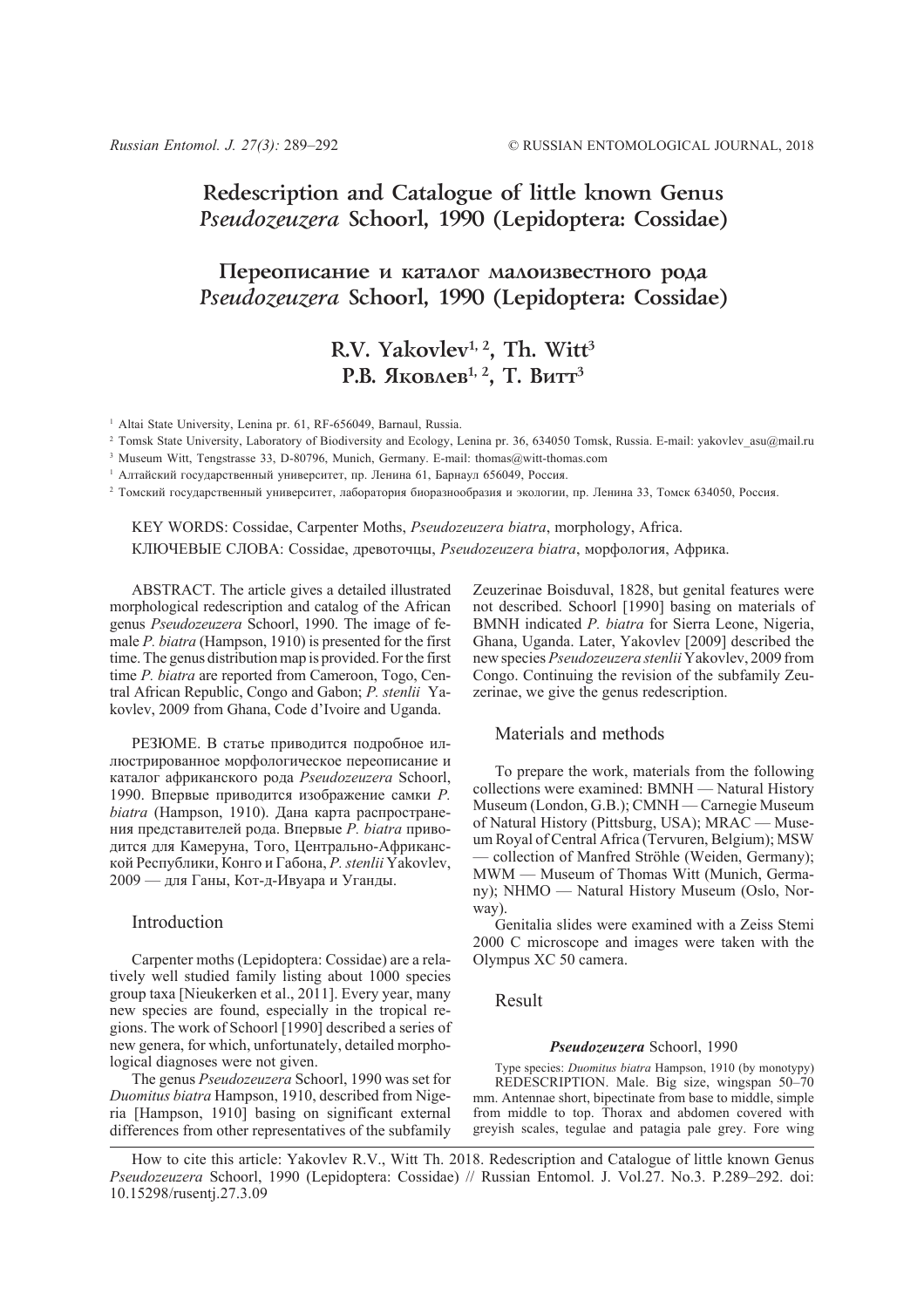narrow, long, pale with reticulated pattern of thin black transverse undulated lines and black longitudinal strokes; apex sharp. Hind wing short, with reticulated pattern, anal area without pattern; apex sharp.

Male genitalia. Uncus short, triangle, apex tapered; gnathos arms long, ribbon-like; valves lanceolate, with even anal edge, sacculus poorly expressed, no processes or harpes, costal edge of valve more sclerotized; juxta saddle-like, lateral processes long, lanceolate, saccus semicircular, of medium size; phallus short, thick, slightly curved in basal third, longitudinal wrinkles in apical third, robust spindlelike cornutus in lateral surface of vesica.

Female (description given on the unique specimen *P. biatra* from Congo) very big, wingspan 131 mm. Antennae filiform, black. Fore wing significantly wider than that of male, white, densely covered with grey scales in discal and cubital areas of wing, dense reticulated pattern of thin black undulated lines and rare black strokes, more expressed on costal edge of wing. Hind wing wider than that of male, white, with dense reticulated pattern, anal area of wing white, without pattern.

Abdomen of female is prepared, filled with cotton, thus genitalia examination is not possible.

DIAGNOSIS. The genus *Pseudozeuzera* differs from other representatives of the subfamily Zeuzerinae by very short hind wings in male and by the relatively short uncus.

DISTRIBUTION. Western and Central Africa.

TAXONOMICAL NOTES. The entomological collection of CMNH deposits the specimen *P. biatra* from Cameroon (Efulen), handwritten by H. Clench as the holotype "*Africazeuzera* (n.g.) *senex* Clench". This taxon has not been describes and can be accepted as "manuscript name".



Figs 16. Habitus: 1 — *Pseudozeuzera biatra*, male, holotype (BMNH); 2 — *P. biatra*, male, Cameroon, "holotype" of *Africozeuzera senex* Clench (CMNH); 3 — *P. biatra*, male, Cameroon (MWM); 4 — *P. biatra*, female, Congo (MRAC); 5 — *P. stenlii*, male, holotype (MRAC); 6 — *P. stenlii*, male, Ghana (MWM).

Рис. 16. Внешний вид: 1 — *Pseudozeuzera biatra*, самец, голотип (BMNH); 2 — *P. biatra*, самец, Камерун, "голотип" *Africozeuzera senex* Clench (CMNH); 3 — *P. biatra*, самец, Камерун (MWM); 4 — *P. biatra*, самка, Конго (MRAC); 5 — *P. stenlii*, самец, голотип (MRAC); 6 — *P. stenlii*, самец, Гана (MWM).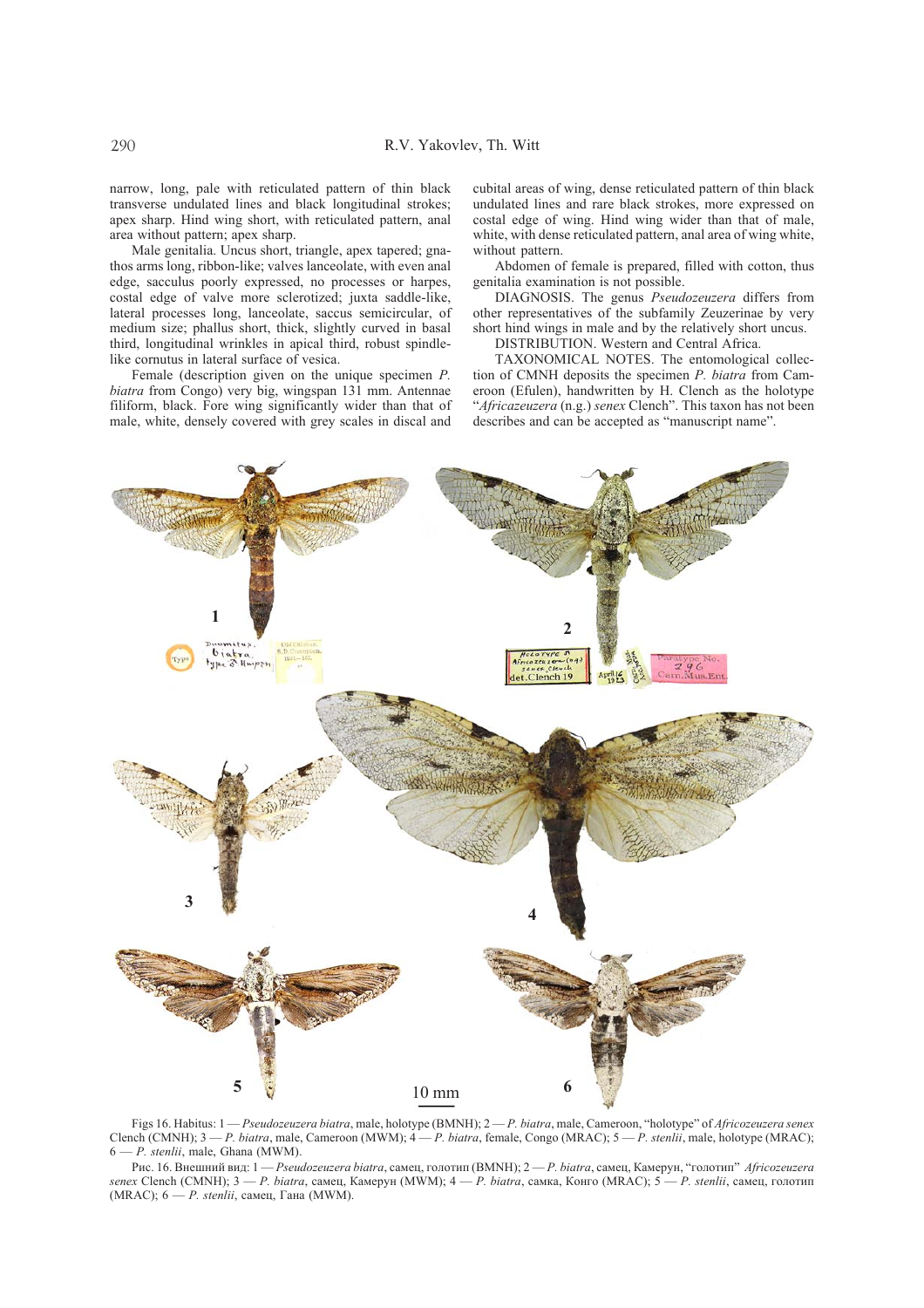Catalogue of Genus *Pseudozeuzera* Schoorl, 1990 *Pseudozeuzera biatra* (Hampson, 1910)

Figs 14, 78, 10.

*Duomitus biatra* Hampson, 1910: 131–132.

TYPE LOCALITY: S. Nigeria, Old Calabar [Calabar city]. TYPE MATERIAL (holotype, male) in BMNH, examined.

DISTRIBUTION (\* new record): Sierra Leone, Nigeria, Ghana, Uganda, Cameroon\*, Togo\*, Central African Republic\*, Congo\*, Gabon\* [Schoorl, 1990; Yakovlev, 2011].

MATERIAL EXAMINED: 1 male (holotype), [S. Nigeria], Old Calabar, S.D. Crompton, 1901 165. (BMNH, GenPr Coss314); 1 male, paratype, Gold Coast (BMNH); 1 male, Efulen, Cameroon, 16 April 1923, H.L. Weber (CMNH); 1 male, Uganda, District Rhungiri, Kizegi WR, near Ishasha, S00º35.481', E29º43.975',



Figs 7–9. Male genitalia: 7 — *Pseudozeuzera biatra*, holotype (BMNH, GenPr Coss314); 8 — *P. biatra*, Cameroon (GenPr Heterocera MWM: 33.222); 9 — *P. stenlii*, Ghana (GenPr Heterocera MWM: 33.170).

Рис. 7–9. Гениталиисамцов: 7 — *Pseudozeuzera biatra*, голотип (BMNH, GenPr Coss314); 8 — *P. biatra*, Камерун (GenPr Heterocera MWM: 33.222); 9 — *P. stenlii*, Гана (GenPr Heterocera MWM: 33.170).

23.06.2011, 1530 m, leg. H. Sulak (MWM); 1 male, Uganda, Western Region, Prov. Fort Portal, Kibale N.P., N0º32.086'/E30º 17.623, 1520 m, 10–16.06.2011, leg. H. Sulak (MWM); 1 M, Uganda, Itwara fst., Kyenjojo, 1/2003 (MSW); 1 male, Togo, Aretonou, 25.07.1978, leg. Dr. Politzar (MWM); 3 males, Cameroon SW, Mt. Cameroon, 5 km SW Ekona, 900 m, 4°14N / 9°20E, 7"19 April 2008, leg. Felix & Schintlmeister (GenPr Heterocera MWM: 33.222); 1 male, Cameroon, Centre, Akamantan, 1.10.2006 (MWM); 2 males, Kamerun, Kribi, Marz 1973, Mühle (MWM); 1 male, C.A.R., 55 km NWW Mbaiki, 500 m, 23.12.2008, leg. Halada (MSW); 1 male, Sierra Leone, Western area, Sussex S Freetown, 5 km E Sussex, 300 m, N 8°20.964/W 13°10.706, 10– 11.04.2010, leg. Rudloff (MSW); 2 males, Sierra Leone, Tingi hills forest reserve, 800 m, Singi-Singi Mts., ca. 46 km NE Koido-Sefadu, near Bandaperei (KONO), N8°57.083/W10°44.751, 11– 15.04.2010, leg. Rudloff (MSW); 5 males, Congo, Uele, Paulis [Isiro], 24.12.1957, Dr. M. Fontaine (MRAC); 1 male, Gabon, Monila, 30.02.1964, Rec. V. Allard (MRAC); 1 female, Congo, Sankuru, Lusambo, 6.08.1950, Dr. Fontaine (MRAC); 3 males, Cote d'Ivoire, Mont Tonkoul, 1150 m, 6–14.03.1964, Griveaud & Piart (MRAC); 1 male, Code d'Ivoire, Lamto, Elev. R. Vuattoux (MRAC); 4 males, Congo, KibaleIturi, Nia-Nia, 20.09.1955, M. Fontaine (MRAC); 2 males, Cameroun, RteEdea-Douala km 20, 28–29.07.1992, Th. Bouyer (MRAC); 2 males, Cameroon, Korup, Park Black Rock, Night 2.3.1989, 11.30 p.m., O.R. 17A (MRAC); 1 male, Zaire, Kisangani, 21.02.1971, J. Taverniers (MRAC); 1 male, Zaire, Luena, 5.12.1983, Rec. Th. Bouyer (MRAC); 1 male, Ost-Nigeria, Agbor, 26.12.1970, leg. Dr. Politzar (MWM); 1 male, Ost-Nigeria, Ikom, 21–24.12.1970, leg. Dr. Politzar (MWM); 2 males, Ivory Coast, Forét de Tai, 5.08.1985, leg. Dr. Politzar (MWM); 1 male, Ivory Coast, National Park Tai, 11.12.1982, leg. Dr. Politzar (MWM); 1 male, Ivory Coast, Grand Besebi, 12–14.03.1986, leg. Dr. Politzar (MWM).

#### *Pseudozeuzera stenlii* Yakovlev, 2009 Figs 5–6, 9–10.

*Pseudozeuzera stenlii* Yakovlev, 2009, Euroasian Entomol. J. 8(3): 359.

TYPE LOCALITY: Congo, Kibali-Ituri, Nia-Nia.

TYPE MATERIAL (holotype by monotypy) in MRAC. DISTRIBUTION (\* new record): Congo, Ghana\*, Code d'Ivoire\*, Uganda\*.

MATERIAL EXAMINED: 1 male (holotype), Congo, Kibali-Ituri, Nia-Nia, 20.09.1955, Dr. M. Fontaine (MRAC); 1 male,



Fig. 10. *Pseudozeuzera* distribution map. Рис. 10. Карта распространения видов *Pseudozeuzera.*